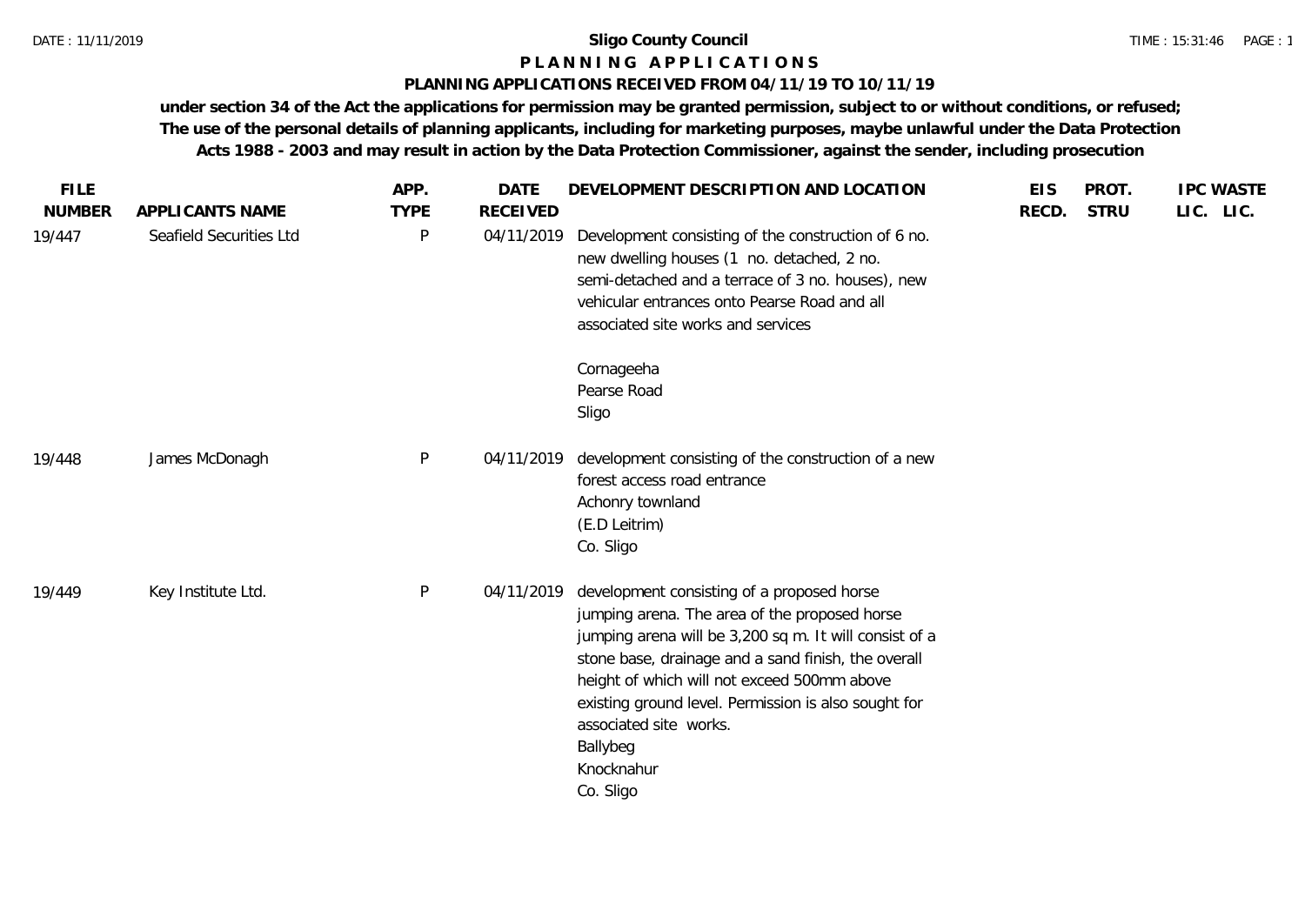#### **P L A N N I N G A P P L I C A T I O N S**

#### **PLANNING APPLICATIONS RECEIVED FROM 04/11/19 TO 10/11/19**

|                                    |              |                 | DEVELOPMENT DESCRIPTION AND LOCATION                                                                                                                                                                                                                                                                                                                                                                                                | <b>EIS</b> | PROT.       | <b>IPC WASTE</b> |
|------------------------------------|--------------|-----------------|-------------------------------------------------------------------------------------------------------------------------------------------------------------------------------------------------------------------------------------------------------------------------------------------------------------------------------------------------------------------------------------------------------------------------------------|------------|-------------|------------------|
| APPLICANTS NAME                    | <b>TYPE</b>  | <b>RECEIVED</b> |                                                                                                                                                                                                                                                                                                                                                                                                                                     | RECD.      | <b>STRU</b> | LIC. LIC.        |
| Declan O'Connor & John<br>Connolly | P            | 04/11/2019      | development consisting of amendment to Condition<br>No. 3 of Planning Permission PL18/228 to allow for<br>opening hours from Monday to Thursday until<br>12.00am, Friday and Saturday until 12.30 am and<br>Sundays until 12.00am<br>Main St.,<br>Ballisodare<br>Co. Sligo                                                                                                                                                          |            |             |                  |
| Ashley Young                       | $\mathsf{P}$ | 04/11/2019      | Development consisting of change of use of ground<br>floor of existing premises from takeaway (total area<br>67m2) as previously permitted under PL18/485 to<br>restaurant, (first floor to remain unaltered as<br>restaurant use, permitted under PL08/217) with all<br>associated works. The Building is a Protected<br>Structure, RPS No. 264, Sligo County Development<br>Plan 2017-2023.<br><b>Station Road</b><br>Ballisodare |            |             |                  |
|                                    |              |                 |                                                                                                                                                                                                                                                                                                                                                                                                                                     |            |             |                  |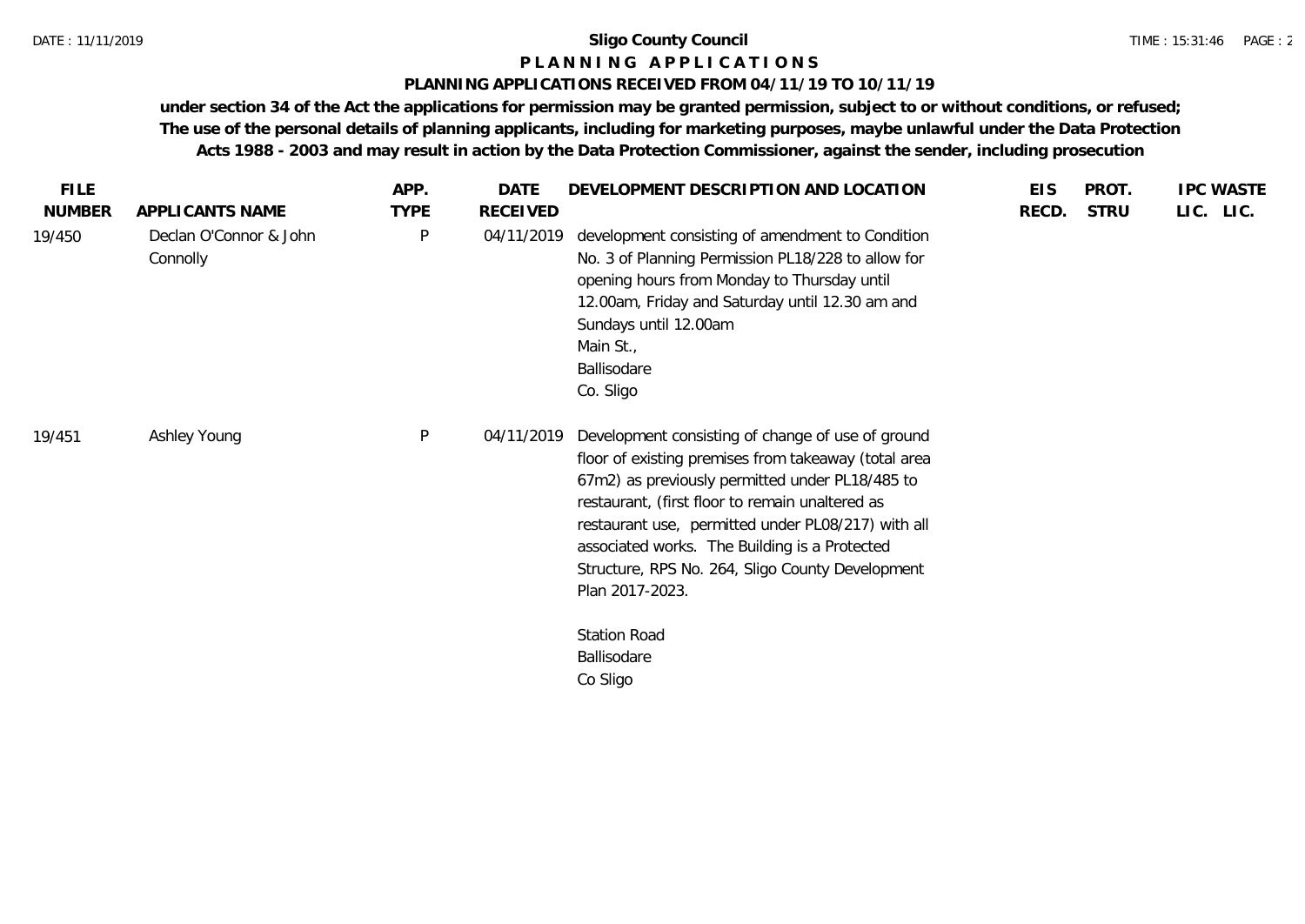#### **P L A N N I N G A P P L I C A T I O N S**

#### **PLANNING APPLICATIONS RECEIVED FROM 04/11/19 TO 10/11/19**

| <b>FILE</b>   |                   | APP.         | <b>DATE</b>     | DEVELOPMENT DESCRIPTION AND LOCATION                                                                                                                                                                                                                                                                    | <b>EIS</b> | PROT.       | <b>IPC WASTE</b> |
|---------------|-------------------|--------------|-----------------|---------------------------------------------------------------------------------------------------------------------------------------------------------------------------------------------------------------------------------------------------------------------------------------------------------|------------|-------------|------------------|
| <b>NUMBER</b> | APPLICANTS NAME   | <b>TYPE</b>  | <b>RECEIVED</b> |                                                                                                                                                                                                                                                                                                         | RECD.      | <b>STRU</b> | LIC. LIC.        |
| 19/452        | Mrs. Helen Browne | P            | 04/11/2019      | development consisting of the extension and<br>improvements to dwelling (amended lan type to that<br>previously approved under Planning Ref: PL16/370<br>and erection of domestic garden store and all<br>associated site works.<br>No. 5 (East) Barney's Hill<br>Kilkiloge<br>Mullaghmore<br>Co. Sligo |            |             |                  |
| 19/453        | Joseph Murphy     | $\mathsf{R}$ | 05/11/2019      | Development consisting of: 1) Retention of dwelling<br>house, septic tank and percolation area in a revised<br>location and on a reduced site to that shown on the<br>original planning application, PL4229/73, 2)<br>Retention of entrance and boundary walls as<br>constructed.                       |            |             |                  |
|               |                   |              |                 | Fortland Td<br>Easkey<br>Co Sligo                                                                                                                                                                                                                                                                       |            |             |                  |
| 19/454        | Tommy Mulligan    | $\mathsf{R}$ | 05/11/2019      | Development consisting of the retention of domestic<br>dwelling house, septic tank and percolation area on<br>site together with all ancillary site works and<br>services, (previous planning reference PL02/212)                                                                                       |            |             |                  |
|               |                   |              |                 | Moygara<br>Gurteen<br>Co Sligo                                                                                                                                                                                                                                                                          |            |             |                  |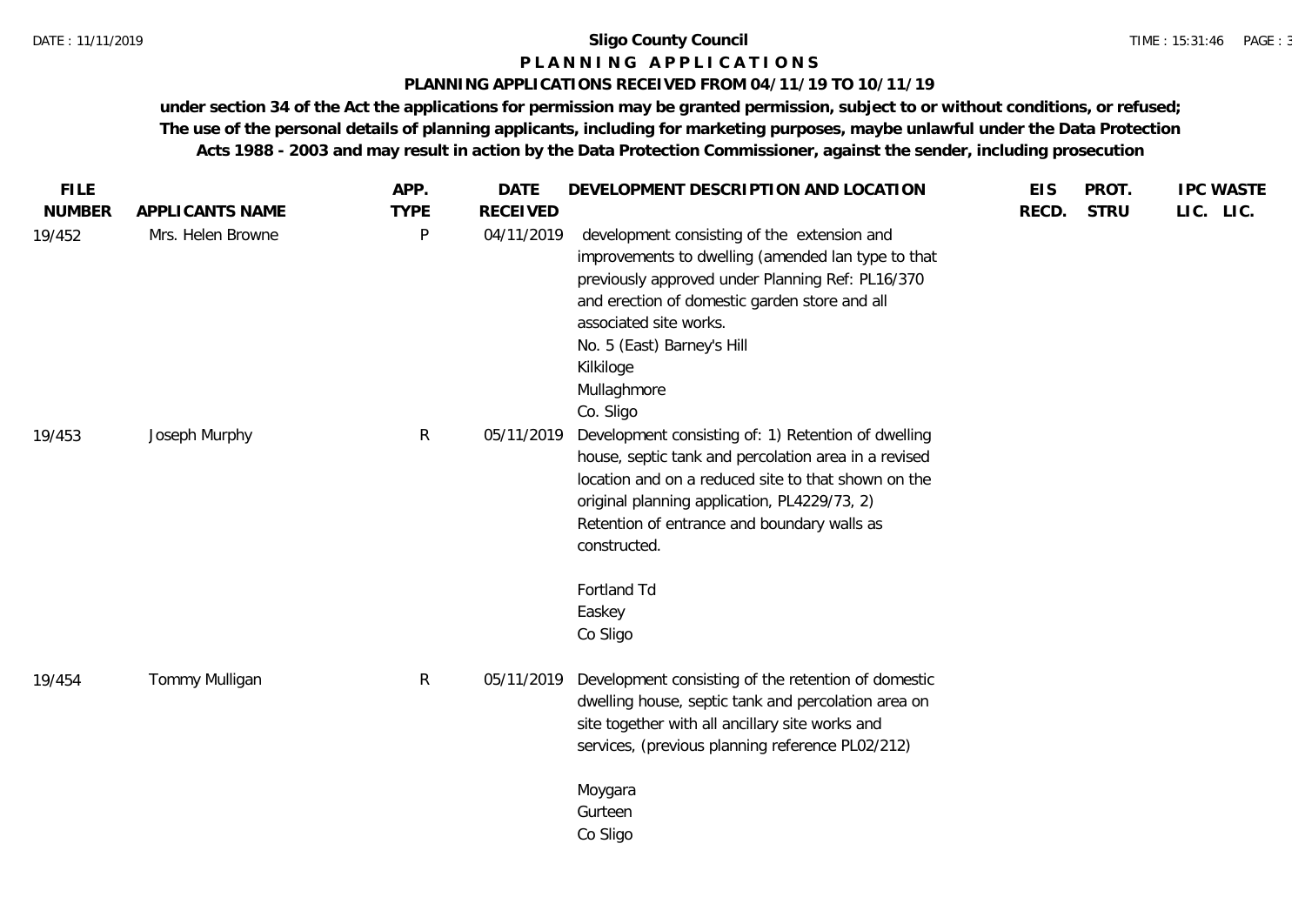#### **P L A N N I N G A P P L I C A T I O N S**

#### **PLANNING APPLICATIONS RECEIVED FROM 04/11/19 TO 10/11/19**

| <b>FILE</b>   |                     | APP.         | DATE            | DEVELOPMENT DESCRIPTION AND LOCATION                                                                                                                                                                                                                                                                                                                                                                                                                                                                                                     | <b>EIS</b> | PROT.       | <b>IPC WASTE</b> |
|---------------|---------------------|--------------|-----------------|------------------------------------------------------------------------------------------------------------------------------------------------------------------------------------------------------------------------------------------------------------------------------------------------------------------------------------------------------------------------------------------------------------------------------------------------------------------------------------------------------------------------------------------|------------|-------------|------------------|
| <b>NUMBER</b> | APPLICANTS NAME     | <b>TYPE</b>  | <b>RECEIVED</b> |                                                                                                                                                                                                                                                                                                                                                                                                                                                                                                                                          | RECD.      | <b>STRU</b> | LIC. LIC.        |
| 19/455        | Caroline Casey      | R            | 07/11/2019      | Development consisting of the following: (1)<br>Retention of single storey extension to rear of<br>property (11 m2) and retention of change of use of<br>first floor of property from single residential unit (42<br>m2) as previously permitted under PD4327 to creche<br>with associated works, (2) amendment to the terms<br>of current planning permission reference PD 4627,<br>by removing condition No. 2, so that the numbers of<br>children allowed to attend the creche is not limited<br>by condition or planning permission. |            |             |                  |
|               |                     |              |                 | Hopes and Dreams Montessori School<br>29 Cartron Heights<br>Sligo                                                                                                                                                                                                                                                                                                                                                                                                                                                                        |            |             |                  |
| 19/456        | Dixons Carphone Ltd | $\mathsf{P}$ | 08/11/2019      | Development consisting of the following: the<br>erection of new external signage to the front<br>elevation of Unit No. 4 and all associated site works                                                                                                                                                                                                                                                                                                                                                                                   |            |             |                  |
|               |                     |              |                 | Unit 4 Sligo Retail Park<br>Dublin Road<br>Co Sligo<br>F91 N522                                                                                                                                                                                                                                                                                                                                                                                                                                                                          |            |             |                  |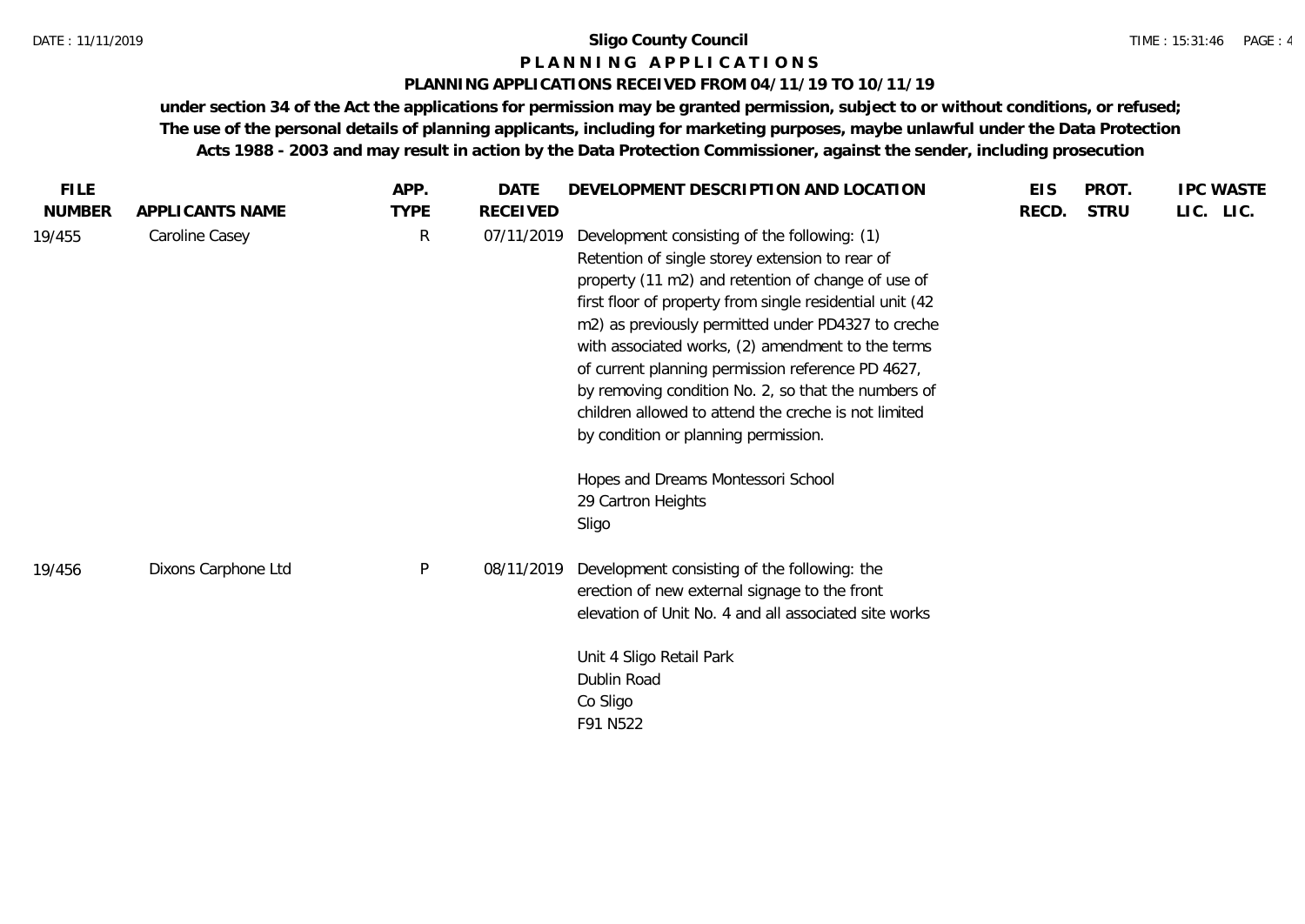#### **P L A N N I N G A P P L I C A T I O N S**

#### **PLANNING APPLICATIONS RECEIVED FROM 04/11/19 TO 10/11/19**

**under section 34 of the Act the applications for permission may be granted permission, subject to or without conditions, or refused; The use of the personal details of planning applicants, including for marketing purposes, maybe unlawful under the Data Protection Acts 1988 - 2003 and may result in action by the Data Protection Commissioner, against the sender, including prosecution**

| <b>FILE</b>   |                 | APP.        | <b>DATE</b>     | DEVELOPMENT DESCRIPTION AND LOCATION                                                                                                                                                                                                                                                                                                                                                               | <b>EIS</b> | PROT.       | <b>IPC WASTE</b> |
|---------------|-----------------|-------------|-----------------|----------------------------------------------------------------------------------------------------------------------------------------------------------------------------------------------------------------------------------------------------------------------------------------------------------------------------------------------------------------------------------------------------|------------|-------------|------------------|
| <b>NUMBER</b> | APPLICANTS NAME | <b>TYPE</b> | <b>RECEIVED</b> |                                                                                                                                                                                                                                                                                                                                                                                                    | RECD.      | <b>STRU</b> | LIC. LIC.        |
| 19/457        | Ali Hassan      | $\sf P$     | 08/11/2019      | Development consisting of a change of use of<br>existing shop to a restaurant along with construction<br>of a 22 sq.m. coldroom and toilet room to the rear<br>of the building, signage (on front of building and on<br>boundary wall facing circular road), elevational<br>changes to the front of the building, air extraction,<br>515 sq. m. carparking facilities and associated site<br>works |            |             |                  |
|               |                 |             |                 | WolfeTone Square<br>Tubbercurry<br>Co Sligo                                                                                                                                                                                                                                                                                                                                                        |            |             |                  |
|               | Total: 11       |             |                 |                                                                                                                                                                                                                                                                                                                                                                                                    |            |             |                  |

\*\*\* END OF REPORT \*\*\*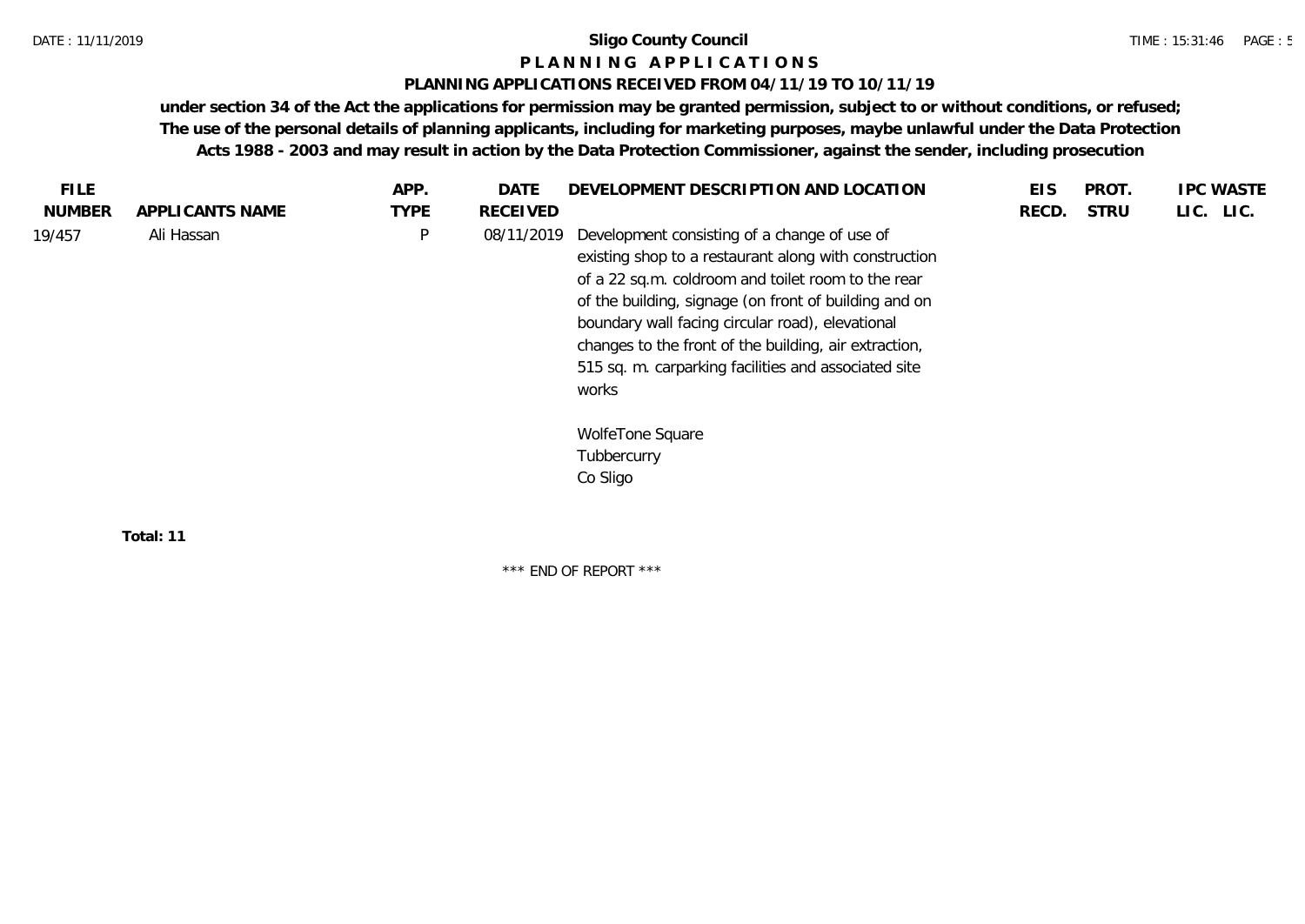## **P L A N N I N G A P P L I C A T I O N S**

### **PLANNING APPLICATIONS GRANTED FROM 04/11/2019 TO 10/11/2019**

**in deciding a planning application the planning authority, in accordance with section 34(3) of the Act, has had regard to submissions or observations recieved in accordance with these Regulations;**

**The use of the personal details of planning applicants, including for marketing purposes, maybe unlawful under the Data Protection Acts 1988 - 2003 and may result in action by the Data Protection Commissioner, against the sender, including prosecution.**

| <b>FILE</b>   |                               | APP.        | <b>DATE</b>     |                                                                                                                                                                                                                                                                                                                | M.O.        | M.O.          |
|---------------|-------------------------------|-------------|-----------------|----------------------------------------------------------------------------------------------------------------------------------------------------------------------------------------------------------------------------------------------------------------------------------------------------------------|-------------|---------------|
| <b>NUMBER</b> | APPLICANTS NAME               | <b>TYPE</b> | <b>RECEIVED</b> | DEVELOPMENT DESCRIPTION AND LOCATION                                                                                                                                                                                                                                                                           | <b>DATE</b> | <b>NUMBER</b> |
| 19/127        | Tommy & Eileen Higgins        | P           | 05/04/2019      | Development consisting of construction of a single storey<br>dwelling with integrated domestic garage, including<br>installation of an effluent treatment unit and soil<br>polishing filter together with all associated site works.<br>Ballincar,<br>Rosses Point,<br>Co. Sligo                               | 07/11/2019  | P655/19       |
| 19/164        | Jason Barber & Denise Sweeney | P           | 29/04/2019      | for development consisting of the construction of a<br>dwelling house with septic tank and percolation area                                                                                                                                                                                                    | 08/11/2019  | P656/19       |
|               |                               |             |                 | Mullaghnaneane<br>Grange<br>Co. Sligo                                                                                                                                                                                                                                                                          |             |               |
| 19/246        | Tom and Sheila Rouse          | P           | 20/06/2019      | for development consisting of the demolition of existing<br>dwelling house with adjoining garage and construct new<br>dwelling house including new proprietary sewage<br>treatment system with soil polishing filteer and planning<br>permission for retention of existing garage to rear of<br>dwelling house | 07/11/2019  | P654/19       |
|               |                               |             |                 | Kilmacowen<br>Ballisodare<br>Co. Sligo                                                                                                                                                                                                                                                                         |             |               |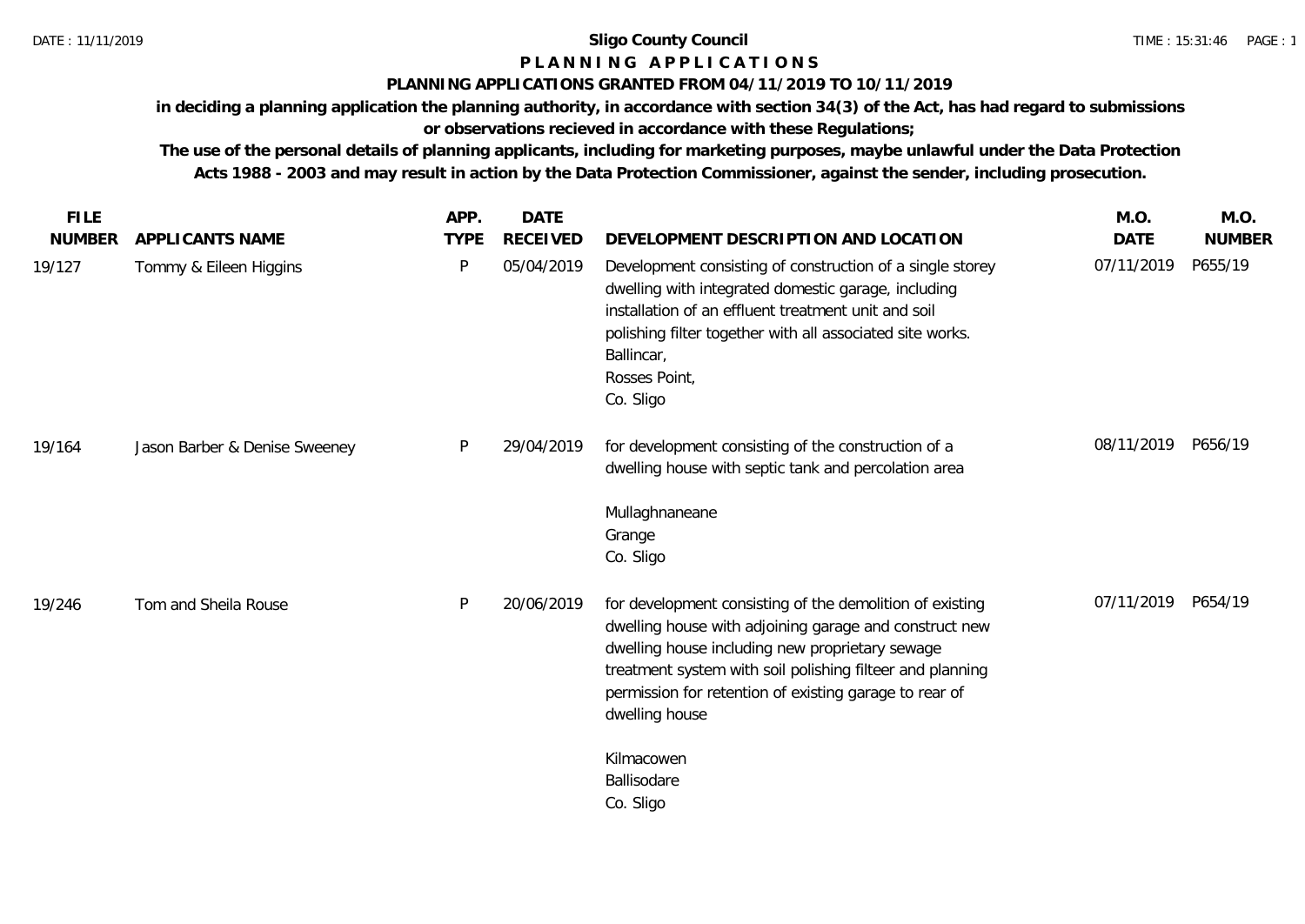# **P L A N N I N G A P P L I C A T I O N S**

### **PLANNING APPLICATIONS GRANTED FROM 04/11/2019 TO 10/11/2019**

**in deciding a planning application the planning authority, in accordance with section 34(3) of the Act, has had regard to submissions or observations recieved in accordance with these Regulations;**

**The use of the personal details of planning applicants, including for marketing purposes, maybe unlawful under the Data Protection Acts 1988 - 2003 and may result in action by the Data Protection Commissioner, against the sender, including prosecution.**

| <b>FILE</b>   |                       | APP.        | <b>DATE</b> |                                                                                                                                                                                                                                                                                                                                                                                             | M.O.       | M.O.          |
|---------------|-----------------------|-------------|-------------|---------------------------------------------------------------------------------------------------------------------------------------------------------------------------------------------------------------------------------------------------------------------------------------------------------------------------------------------------------------------------------------------|------------|---------------|
| <b>NUMBER</b> | APPLICANTS NAME       | <b>TYPE</b> | RECEIVED    | DEVELOPMENT DESCRIPTION AND LOCATION                                                                                                                                                                                                                                                                                                                                                        | DATE       | <b>NUMBER</b> |
| 19/384        | Sam & Larry Cadden    | P           | 16/09/2019  | for development consisting of the construction of a two<br>storey extension to side of dwelling house                                                                                                                                                                                                                                                                                       | 05/11/2019 | P650/19       |
|               |                       |             |             | 40 Dorrins Strand<br>Strandhill<br>Co. Sligo                                                                                                                                                                                                                                                                                                                                                |            |               |
| 19/394        | Lynn and Daniel Allen | P           | 19/09/2019  | for development consisting of (a) make alterations to<br>elevations on existing dwelling house, including window<br>and door alterations to side and rear elevations (b)<br>build a two storey extension to the side of existing<br>dwelling house, 98 sq.m. (c) upgrade existing<br>wastewater treatment system on site, together with all<br>ancillary site works and services<br>Cummeen | 05/11/2019 | P649/19       |
|               |                       |             |             | Strandhill Road<br>Sligo                                                                                                                                                                                                                                                                                                                                                                    |            |               |
|               |                       |             |             |                                                                                                                                                                                                                                                                                                                                                                                             |            |               |

**Total: 5**

\*\*\* END OF REPORT \*\*\*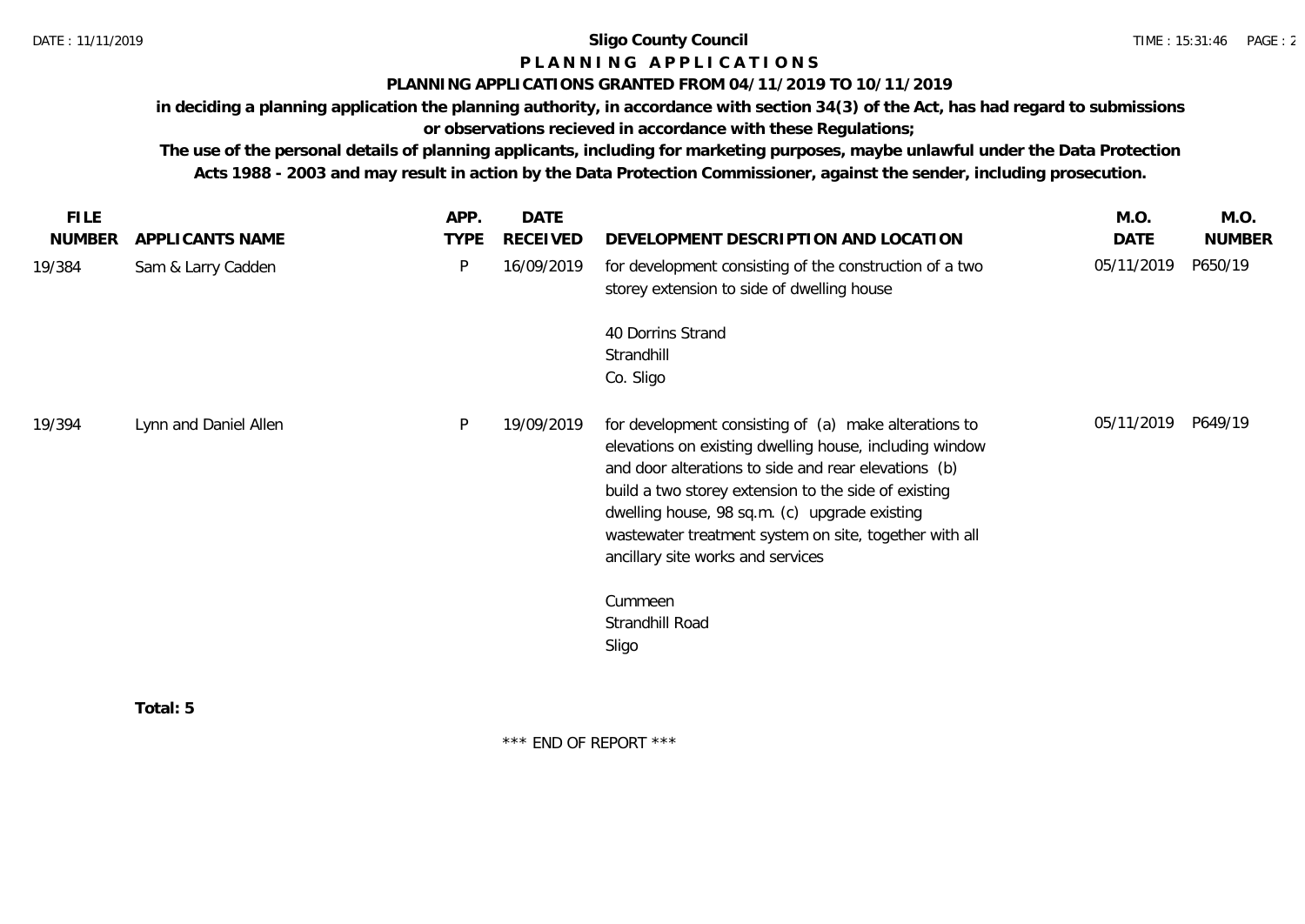# **P L A N N I N G A P P L I C A T I O N S**

## **PLANNING APPLICATIONS REFUSED FROM 04/11/2019 TO 10/11/2019**

**in deciding a planning application the planning authority, in accordance with section 34(3) of the Act, has had regard to submissions or observations recieved in accordance with these Regulations;**

**The use of the personal details of planning applicants, including for marketing purposes, maybe unlawful under the Data Protection Acts 1988 - 2003 and may result in action by the Data Protection Commissioner, against the sender, including prosecution.**

| <b>FILE</b> |                  | APP.        | DATE            | DEVELOPMENT DESCRIPTION AND                                                                                                                                                                                                                                                                                                  | M.O.       | M.O.          |
|-------------|------------------|-------------|-----------------|------------------------------------------------------------------------------------------------------------------------------------------------------------------------------------------------------------------------------------------------------------------------------------------------------------------------------|------------|---------------|
| NUMBER      | APPLICANTS NAME  | <b>TYPE</b> | <b>RECEIVED</b> | LOCATION                                                                                                                                                                                                                                                                                                                     | DATE       | <b>NUMBER</b> |
| 19/387      | Colette Rowlette | P           | 17/09/2019      | PP - for development consisting of (a) Construct<br>new dwelling house and domestic garage, (b)<br>Construct new septic tank and treatment system and<br>associated works, (c) Construct new entrance to<br>public road, (d) Connect to all services and utilities,<br>(e) Carry out all ancillary works as required on site | 05/11/2019 | P648/19       |
|             |                  |             |                 | Crowagh (or Dunneill Mountain)<br>Dromore West<br>Co. Sligo                                                                                                                                                                                                                                                                  |            |               |

**Total: 1**

\*\*\* END OF REPORT \*\*\*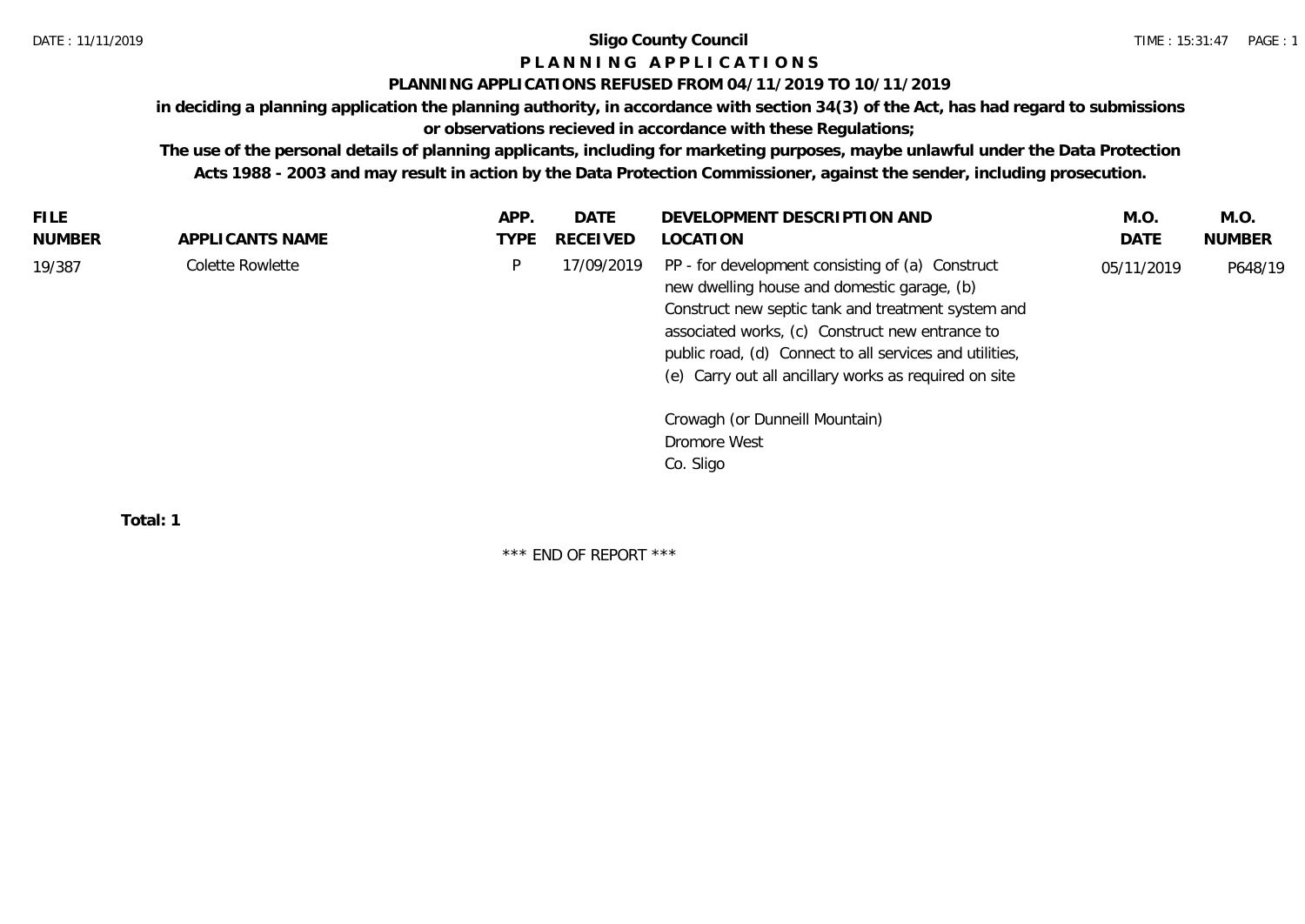# **A N B O R D P L E A N A L A APPEALS NOTIFIED FROM 04/11/2019 TO 10/11/2019**

| <b>FILE</b>   | APPLICANTS NAME                                                                      | APP.        | <b>DECISON</b> | $\Delta$ | DEVELOPMENT DESCRIPTION AND LOCATION                                                                                                                                                                                                                                                                                                                                                                                                                                                                                                                                                                                                                                                                    | B.P.       |
|---------------|--------------------------------------------------------------------------------------|-------------|----------------|----------|---------------------------------------------------------------------------------------------------------------------------------------------------------------------------------------------------------------------------------------------------------------------------------------------------------------------------------------------------------------------------------------------------------------------------------------------------------------------------------------------------------------------------------------------------------------------------------------------------------------------------------------------------------------------------------------------------------|------------|
| <b>NUMBER</b> | AND ADDRESS                                                                          | <b>TYPE</b> | DATE           | DEC.     |                                                                                                                                                                                                                                                                                                                                                                                                                                                                                                                                                                                                                                                                                                         | DATE       |
| 18/345        | Lagan Bitumen Ltd<br>Rosemount Business Park<br><b>Ballycoolin Road</b><br>Dublin 11 | P           | 16/10/2019     | C        | for development consisting of the continued use and operation<br>of the existing permitted quarry (Planning Reg. Ref. 02/271),<br>the deepening of the quarry area by a further bench, from<br>-34.5m OD to -50m OD, within an extraction area of c. 10.9ha<br>and the provision of a settlement lagoon (c. 2,830m2), all<br>within an overall application area of c. 18 hectares. The<br>application is accompanied by an Environmental Impact<br>Assessment Report (EIAR) and Natura Impact Statement (NIS).<br>Significant Further Information has been furnished to the<br>Planning Authority in respect of this proposed development<br>Aghamore Near and<br>Carrownamaddoo Townlands<br>Co. Sligo | 05/11/2019 |

 **Total : 1**

**\*\*\*\*\*\*\*\*\*\*\*\* END OF REPORT \*\*\*\*\*\*\*\*\*\*\*\***